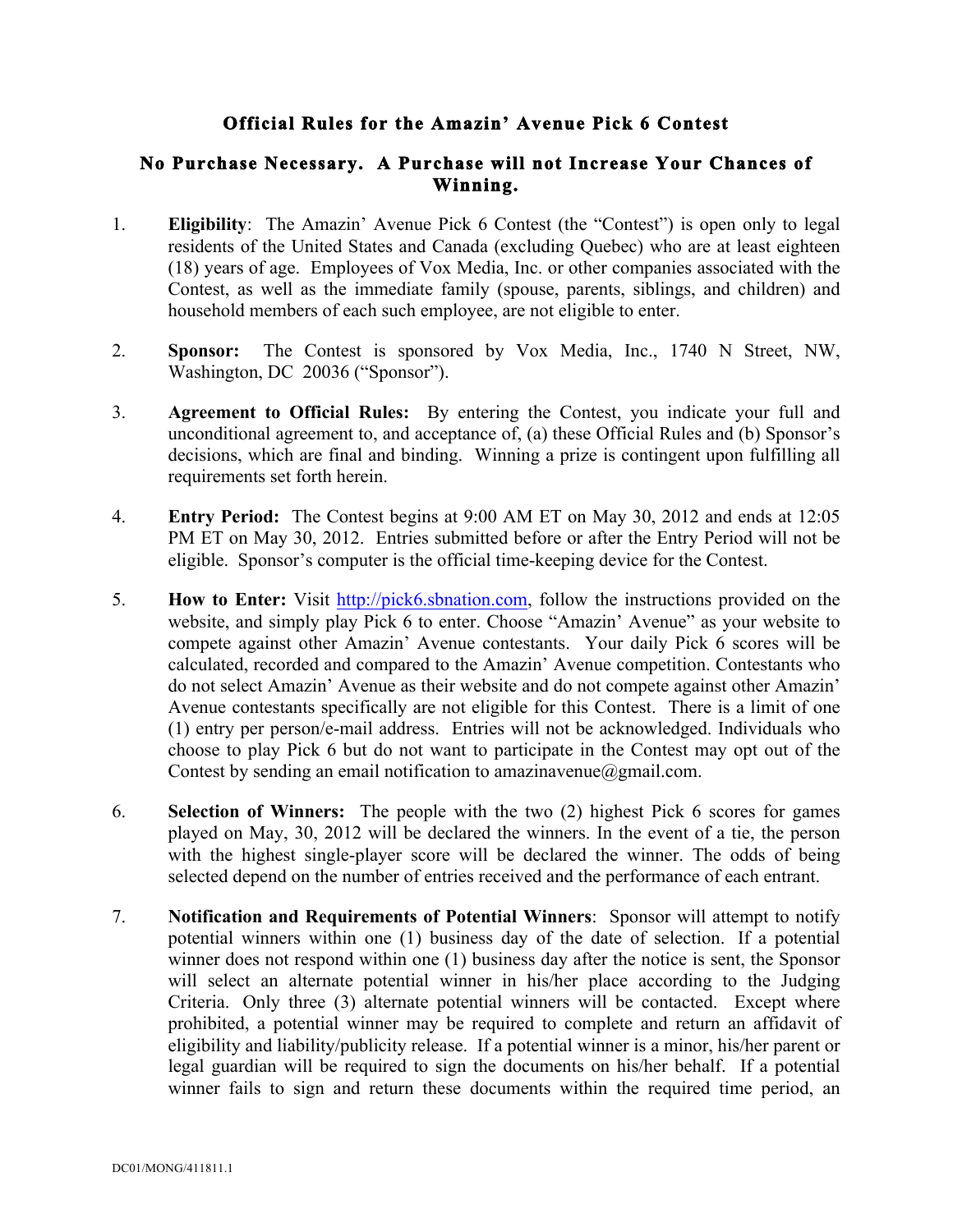alternate potential winner may be selected in his/her place according to the Judging Criteria. Only three (3) alternate potential winners may be contacted.

- 8. **Prize(s):** Each of two winners will receive one (1) ticket to the Baseball Prospectus Visits Citi Field event (described at http://bit.ly/KqVhAp) being held on June 2, 2012. Approximate retail value is \$45.01 USD (\$46.15 CAD). A winner is responsible for paying any applicable income taxes and any and all other costs and expenses not listed above. Any prize details not specified above will be determined by Sponsor in its sole discretion. A prize may not be transferred and must be accepted as awarded. You may not request cash or a substitute prize; however, Sponsor reserves the right to substitute a prize with another prize of equal or greater value if the prize is not available for any reason, as determined by Sponsor in its sole discretion.
- 9. **General Conditions:** In the event that the operation, security, or administration of the Contest is impaired in any way for any reason, including, but not limited to fraud, virus, or other technical problem, Sponsor may, in its sole discretion, either: (a) suspend the Contest to address the impairment and then resume the Contest in a manner that best conforms to the spirit of these Official Rules; or (b) award the prize(s) according to the procedures set forth above from among the eligible entries received up to the time of the impairment. Sponsor reserves the right in its sole discretion to disqualify any individual it finds to be tampering with the entry process or the operation of the Contest or to be acting in violation of these Official Rules or in an unsportsmanlike or disruptive manner. Any attempt by any person to undermine the legitimate operation of the Contest may be a violation of criminal and civil law, and, should such an attempt be made, Sponsor reserves the right to seek damages from any such person to the fullest extent permitted by law. Failure by Sponsor to enforce any term of these Official Rules shall not constitute a waiver of that provision. Proof of sending any communication to Sponsor by mail shall not be deemed proof of receipt of that communication by Sponsor. In the event of a dispute as to any online entry, the authorized account holder of the e-mail address used to enter will be deemed to be the participant. The "authorized account holder" is the natural person who is assigned to an email address by an Internet access provider, online service provider, or other organization responsible for assigning email addresses for the domain associated with the submitted e-mail address. The Contest is subject to federal, state, and local laws and regulations and is void where prohibited.
- 10. **Release and Limitations of Liability:** By participating in the Contest, you agree to release and hold harmless Sponsor, its parent, subsidiaries, affiliates, and each of their respective officers, directors, employees, and agents (the "Released Parties") from and against any claim or cause of action arising out of participation in the Contest or receipt or use of any prize, including, but not limited to: (a) unauthorized human intervention in the Contest; (b) technical errors related to computers, servers, providers, or telephone, or network lines; (c) printing errors; (d) lost, late, postage-due, misdirected, or undeliverable mail; (e) errors in the administration of the Contest or the processing of entries; or (f) injury or damage to persons or property which may be caused, directly or indirectly, in whole or in part, from entrant's participation in the Contest or receipt or use of any prize. You further agree that in any cause of action, the Released Parties' liability will be limited to the cost of entering and participating in the Contest, and in no event shall the